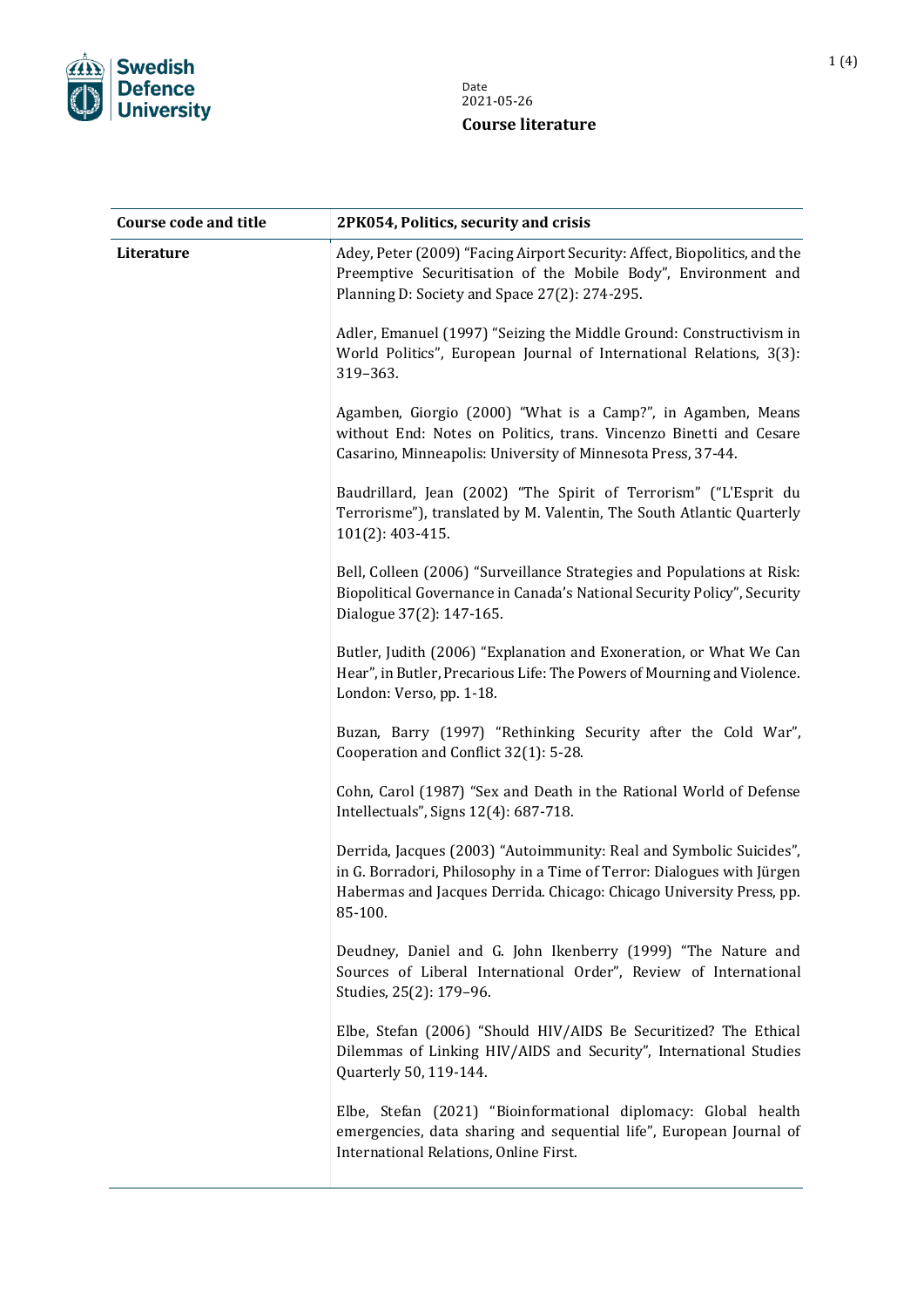

Foucault, Michel (1978) "Right of Death and Power over Life", in History of Sexuality Volume 1, trans. Robert Hurley. New York: Pantheon Books, pp. 130-159.

Fukuyama, Francis (1989) "The End of History?", The National Interest, 16: 3-18.

Hansen, Lene (2000) "The Little Mermaid's Silent Security Dilemma and the Absence of Gender in the Copenhagen School", Millennium: Journal of International Studies 29(2): 285-306.

Huysmans, Jef (1998). "Security! What Do You Mean? From Concept to Thick Signifier", European Journal of International Relations 4(2): 226- 255.

Huysmans, Jef (2000). "The European Union and the Securitization of Migration", Journal of Common Market Studies, 38(5): 751-77.

Huysmans, Jef (2014) Security Unbound: Enacting Democratic Limits. London: Routledge.

Ikenberry, G. John (2018) "The End of Liberal International Order?", International Affairs, 94(1): 7-23.

Kaplan, Robert (1994) "The Coming Anarchy", The Atlantic Monthly, 273(2): 44-76.

Kennan, George (1947) "The Sources of Soviet Conduct", Foreign Affairs 25(4): 566-582. Shortened version taken from Geopolitics Reader.

Linklater, Andrew (2005) "Political Community and Human Security", in K. Booth (ed.), Critical Security Studies and World Politics. London: Lynne Rienner, pp. 113-131.

Lövbrand, Eva, Mobjörk, Malin, Söder, Rickard (2020) "The Anthropocene and the geo-political imagination: Re-writing Earth as political space", Earth System Governance 4: 1-8.

Marhia, Natasha (2013) "Some Humans Are More Human Than Others: Troubling the 'Human' in Human Security from a Critical Feminist Perspective", Security Dialogue 44(1): 19-35.

Massumi, Brian (2005) "Fear (The Spectrum Said)", Positions 13(1): 31-48.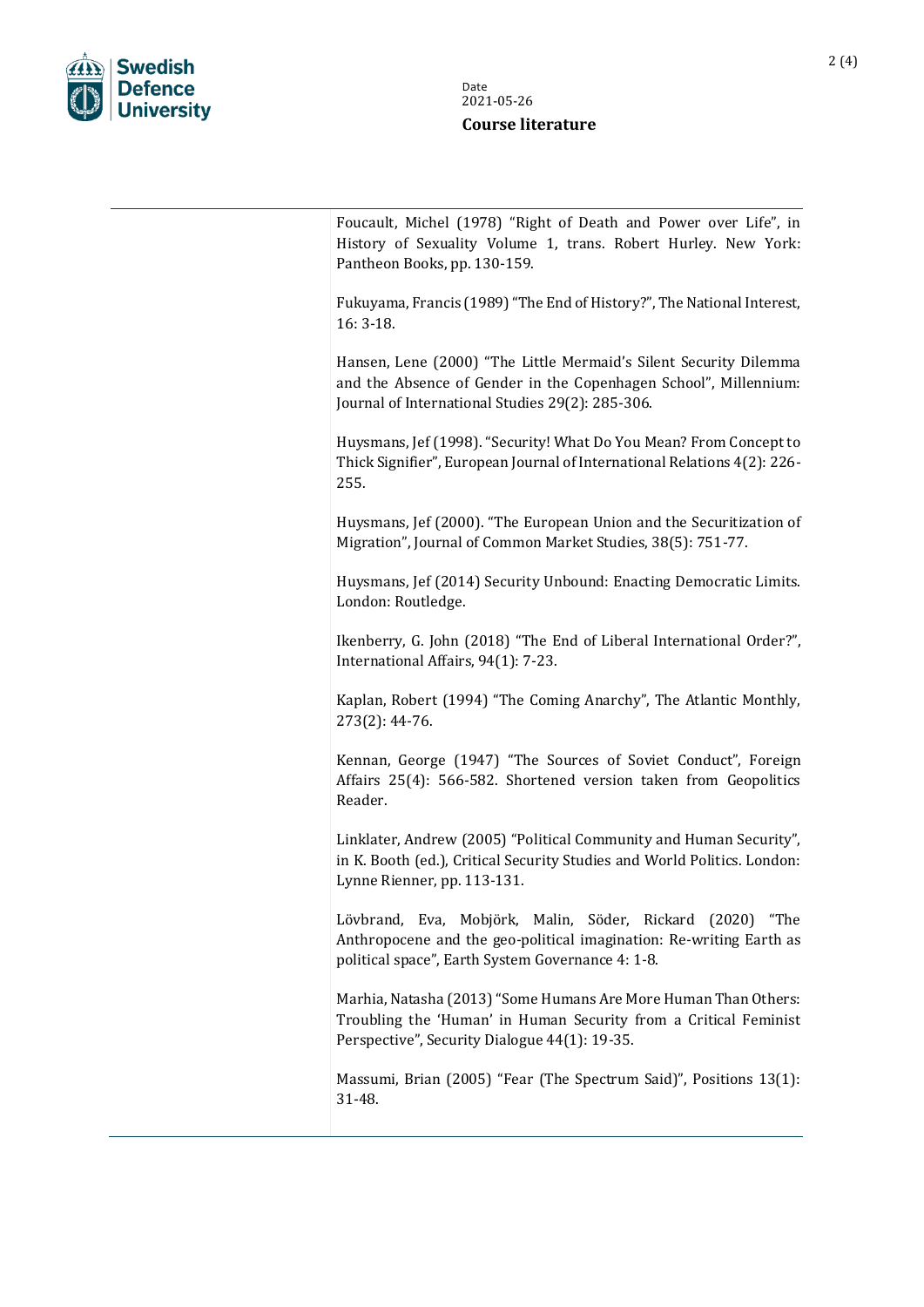

McSweeney, Bill (1999) "The Meaning of Security", in Security, Identity and Interests: A Sociology of International Relations. Cambridge: Cambridge University Press, pp. 13-22.

Mearsheimer, John (1994) "The False Promise of International Institutions", International Security 19(3): 5-49.

Mearsheimer, John (2019) "Bound to Fail: The Rise and Fall of the Liberal International Order", International Security 43(4): 7-50.

Mitzen, Jennifer (2006) "Ontological Security in World Politics: State Identity and the Security Dilemma", European Journal of International Relations, 12(3): 341–370.

Moravcsik, Andrew (1997) "Taking Preferences Seriously: A Liberal Theory of International Politics", International Organization, 51(4): 512–553.

Morgenthau, Hans J. (2014 [1946]) "The Moral Blindness of Scientific Man", in C. Elman and M.A. Jensen (eds.) Realism Reader. London: Routledge, pp. 47-52.

Morgenthau, Hans J. (2014 [1985]) "A Realist Theory of International Politics", in C. Elman and M.A. Jensen (eds.), Realism Reader. London: Routledge, pp. 53-59.

Ó Tuathail, Gearóid (1998) "Thinking Critically About Geopolitics", in Ó Tuathail, Dalby and Routledge (eds), The Geopolitics Reader, London: Routledge, pp. 1 & 5.

Parmar, Inderjeet (2018) "The US-led liberal order: imperialism by another name?", International Affairs, 94(1): 151–172.

Pichler, Hans-Karl (1998) "The Godfathers of 'Truth': Max Weber and Carl Schmitt in Morgenthau's Theory of Power Politics", Review of International Studies 24(2): 185-200.

Schmitt, Carl (1996/2007 [1932]) The Concept of the Political, translated and with an introduction by G. Schwab. Chicago: Chicago University Press, pp. 3-79.

Sjoberg, Laura (2009). "Introduction to Security Studies: Feminist Contributions", Security Studies 18(2): 183-213.

Tickner, J Ann and Jacqui True (2018) "A Century of International Relations Feminism: From World War I Women's Peace Pragmatism to